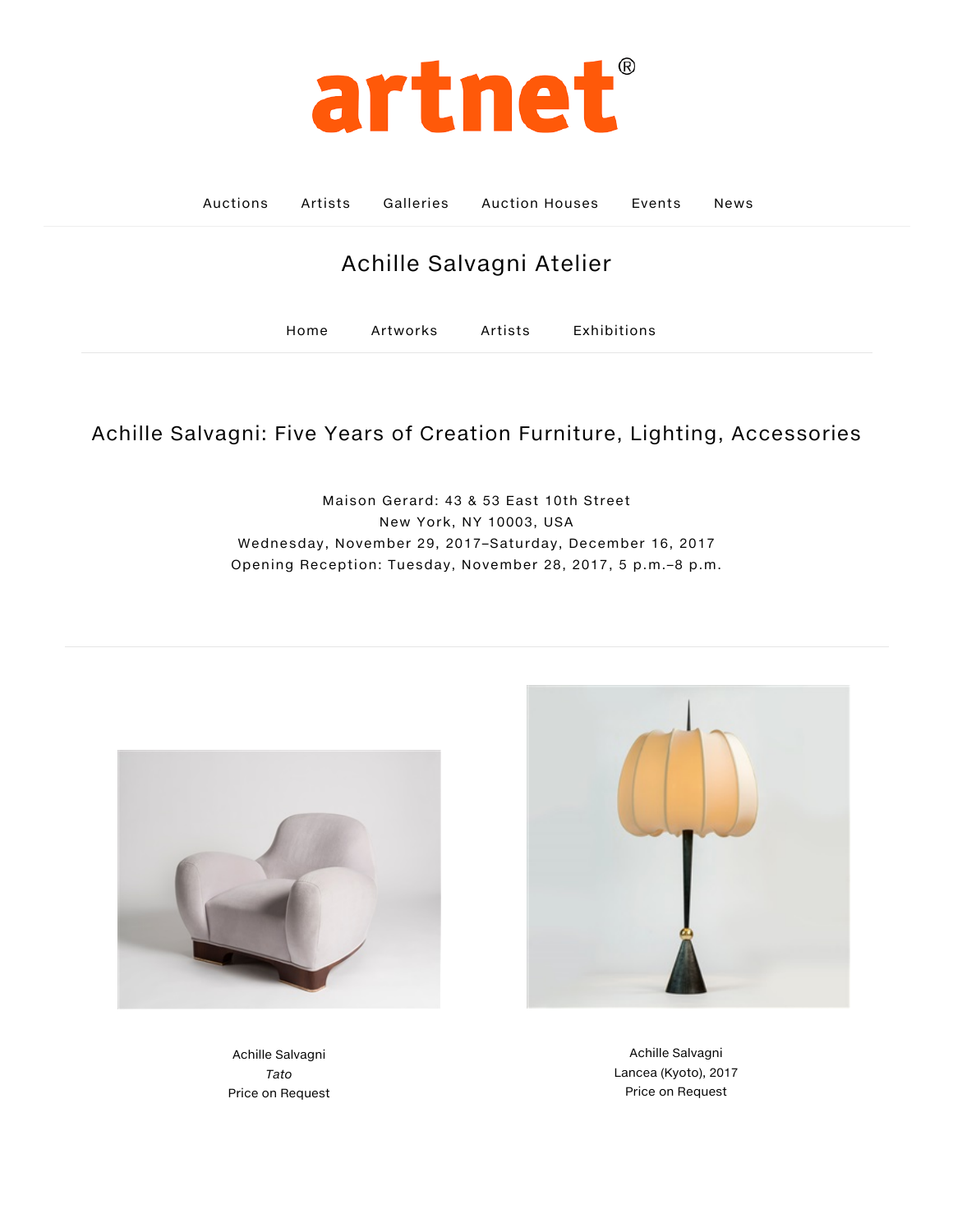



Achille Salvagni Palatino, 2016 Price on Request

Achille Salvagni Spider Jewel, 2015 Price on Request



Achille Salvagni Gio, 2013 Price on Request

November 17th, 2017 New York, NY - Maison Gerard is thrilled to announce Achille Salvagni: Five Years of Creation, an exhibition curated by gallery owner, Benoist F. Drut, who introduced the furniture designs of the Rome-based architect and designer to the US. It will be on view at the gallery's No. 43 location on East 10th Street from November 29, 2017 through January 16, 2018. This will be the designer's first comprehensive exhibition in the United States, bringing together his exceptional range and mastery of furniture-making over the past five years.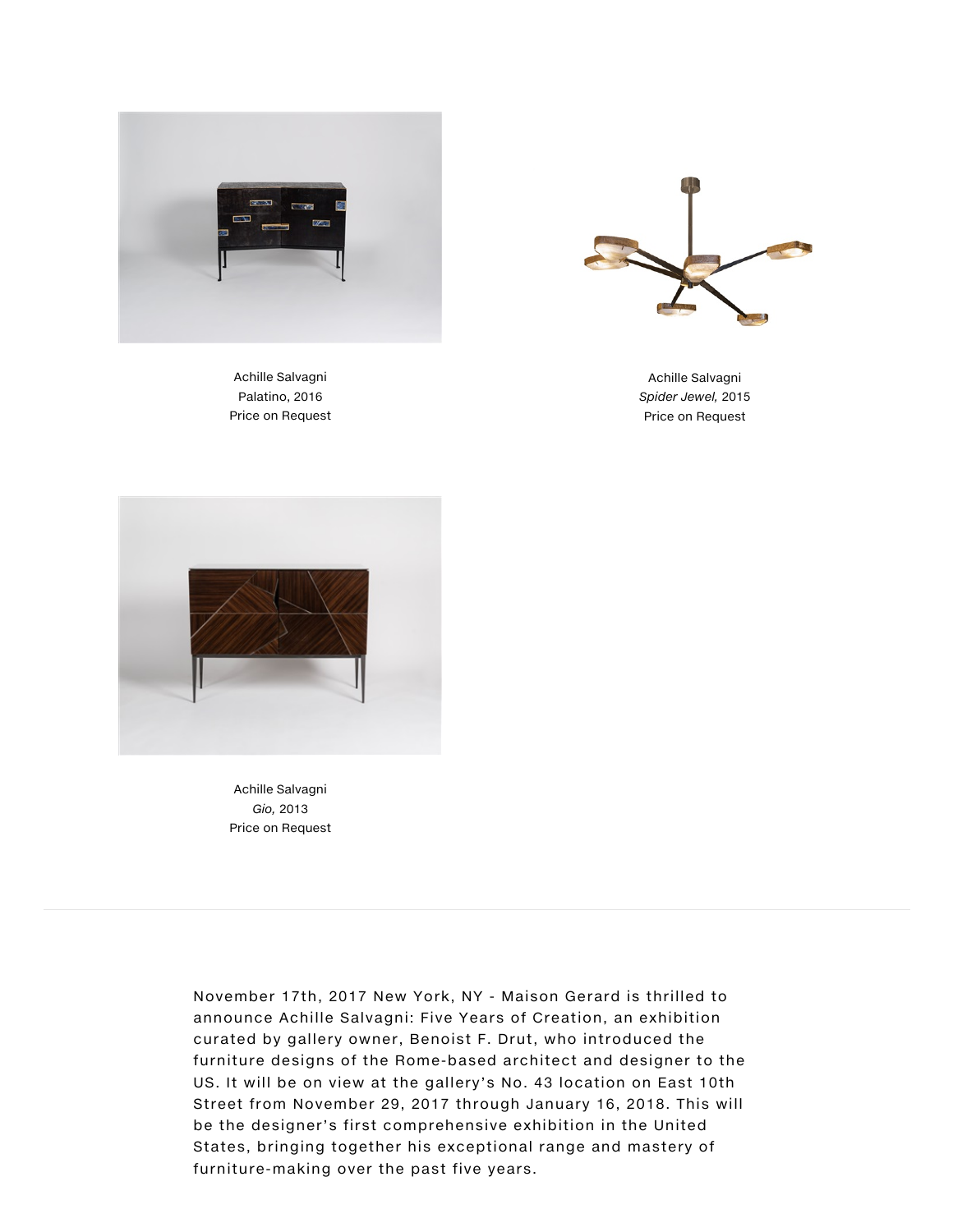The exhibition will showcase nearly thirty custom designs by Achille Salvagni Atelier with several created exclusively for the occasion. In addition, this will also be the first viewing of Salvagni's tabletop collection, Lutèce, for JL Coquet, the French Limoges company dating back to 1824. The new pieces to be showcased include: cabinets, chairs, tables, mirrors, new additions to the Aldus collection and mounted lighting - each stamped with the designer's signature "AS" emblem.

Making a bold statement above the exhibit is Salvagni's iconic Spider chandelier that suspends jewel-like lamps in patinated bronze and onyx, shining below on the bronze dining table, Pelide. Accompanying Pelide will be the refined new side chair, Papillia. The table will be set for a lavish holiday affair incorporating Salvagni's Lutèce tabletop collection, the pieces of which feature rich Prussian blue and opulent gold accents. Additional Highlights on view include:

• Giò – a double-door custom bar cabinets in royal oak with a high gloss finish

• Palatino – a cabinet made of parchment, wood, cast bronze and 24-carat gold

• Lancea – a stunning table lamp adorned with a shade using Japanese silk made by an 88-year-old artisan that hand stitches every point over a period of 20 days

• Gae – an upholstered armchair that references the bamboo basket chair of artist Isamu Noguchi and Isamu Kenmochi, utilizing an exaggerated tapered leg design that is a contemporary update of a traditional Japanese style

A trained architect, Salvagni founded Achille Salvagni Atelier in 2013, a studio devoted to the production of limited edition furniture and lighting of extraordinary craftsmanship. In the same year, Maison Gerard began to represent Salvagni and introduced his works to the US market. Salvagni is renowned for infusing the decorative grandeur of the Roman Empire into distinctive and innovative contemporary forms. Using only the finest mahogany, rosewood, royal oak and laurel, adorned with onyx, bronze, gold, and glass, the Atelier produces magnificent pieces with the collaboration of skilled artisans renowned for traditional bronze carving for the Vatican City and cabinet making for the Quirinal Palace. Continuing the legacy of Salvagni's Roman forefathers, even the smallest details of the Atelier's works are the result of meticulous craftsmanship and historical reflection, from patinas to door-handles to hinges. Key works by Salvagni have achieved